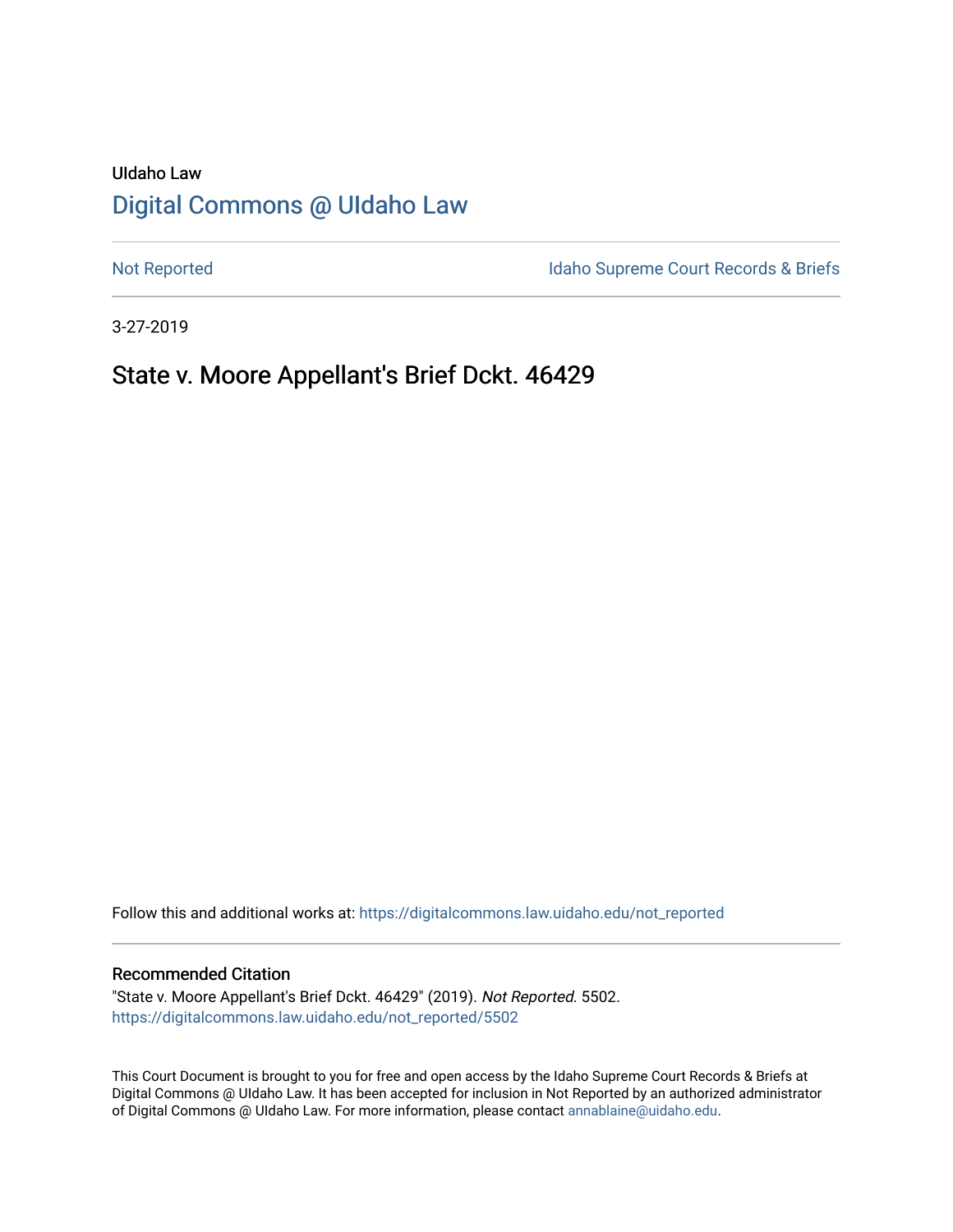Electronically Filed 3/27/2019 8:34 **AM**  Idaho Supreme Court Karel Lehrman, Clerk of the Court By: Brad Thies, Deputy Clerk

ERIC D. FREDERICKSEN State Appellate Public Defender I.S.B. #6555

JENNY C. SWINFORD Deputy State Appellate Public Defender **I.S.B.** #9263 322 E. Front Street, Suite 570 Boise, Idaho 83702 Phone: (208) 334-2712 Fax: (208) 334-2985 E-mail: documents@sapd.state.id. us

## IN THE SUPREME COURT OF THE STATE OF IDAHO

|                                     | STATE OF IDAHO,                          |
|-------------------------------------|------------------------------------------|
| NO. 46429-2018                      |                                          |
|                                     | Plaintiff-Respondent,                    |
| BONNEVILLE COUNTY NO. CR-2017-11703 |                                          |
|                                     | V.                                       |
|                                     |                                          |
|                                     |                                          |
|                                     |                                          |
|                                     |                                          |
|                                     |                                          |
| <b>APPELLANT'S BRIEF</b>            | BRYON LEE MOORE,<br>Defendant-Appellant. |

# STATEMENT OF THE CASE

#### Nature of the Case

Bryon Lee Moore pled guilty to possession of sexually exploitative material, distribution of sexually exploitative material, and one count of lewd conduct. The district court sentenced him to an aggregate term of thirty-five years, with ten years fixed. Mr. Moore appeals, and he argues the district court abused its discretion by imposing an excessive sentence.

#### Statement of Facts and Course of Proceedings

The State charged Mr. Moore with five counts of possession of sexually exploitative material of children, one count of distribution of sexually exploitative material, and one count of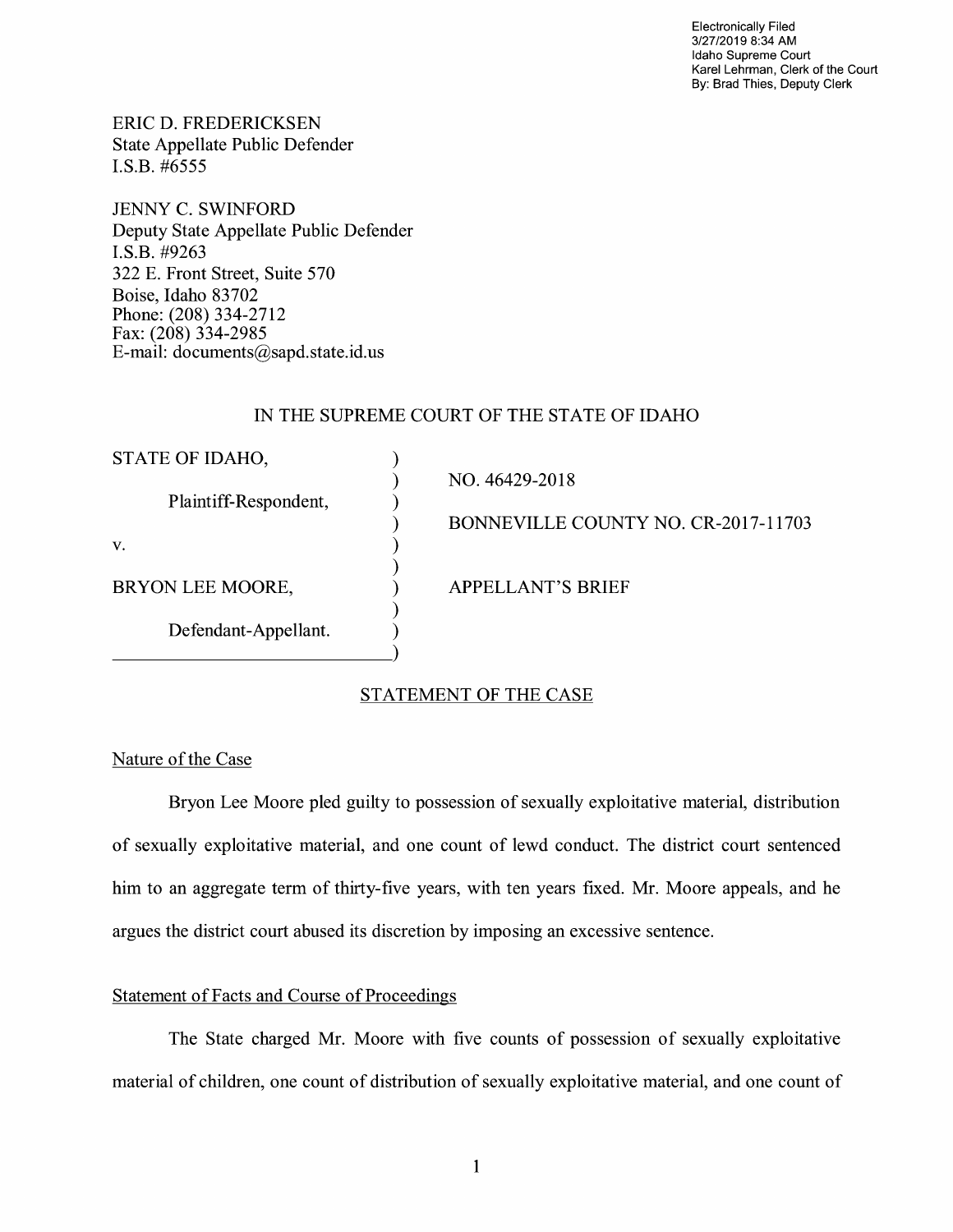lewd conduct with a child. (R., pp.64-65.) Pursuant to a plea agreement with the State, Mr. Moore pied guilty to one count of possession of sexually exploitative material, distribution of that material, and lewd conduct. (R., pp.90-93; Tr., p.14, L.13-p.15, L.18, p.21, L.24-p.26, L.18.) The State agreed to dismiss the remaining charges. (R., pp.90-91; Tr., p.14, L.20-p.15, L.14; *see also* R., pp.115, 117 (motion and order of dismissal).) The State did not agree to recommend a particular sentence. (Tr., p.15, Ls.1-7.)

At sentencing, Mr. Moore requested an aggregate sentence of fifteen years, with five years fixed. (Tr., p.40, Ls.7-10.) The State recommended an aggregate sentence of thirty years, with twelve years fixed. (Tr., p.42, Ls.2–11.) The district court sentenced Mr. Moore to ten years fixed for possession of sexually exploitative material; thirty years, with ten years fixed, for distribution; and thirty-five years, with ten years fixed, for lewd conduct. (Tr., p.52, Ls.14–23.) The district court ordered the sentences to be served concurrently. (Tr., p.53, Ls.24-25.) Accordingly, Mr. Moore received an aggregate sentence of thirty-five years, with ten years fixed,

Mr. Moore timely appealed from the district court's judgment of conviction. (R., pp.107– 09, 121-23.)

#### ISSUE

Did the district court abuse its discretion when it imposed an aggregate sentence of thirty-five years, with ten years fixed, upon Mr. Moore following his guilty pleas to possession of sexually exploitative material, distribution of sexually exploitative material, and lewd conduct?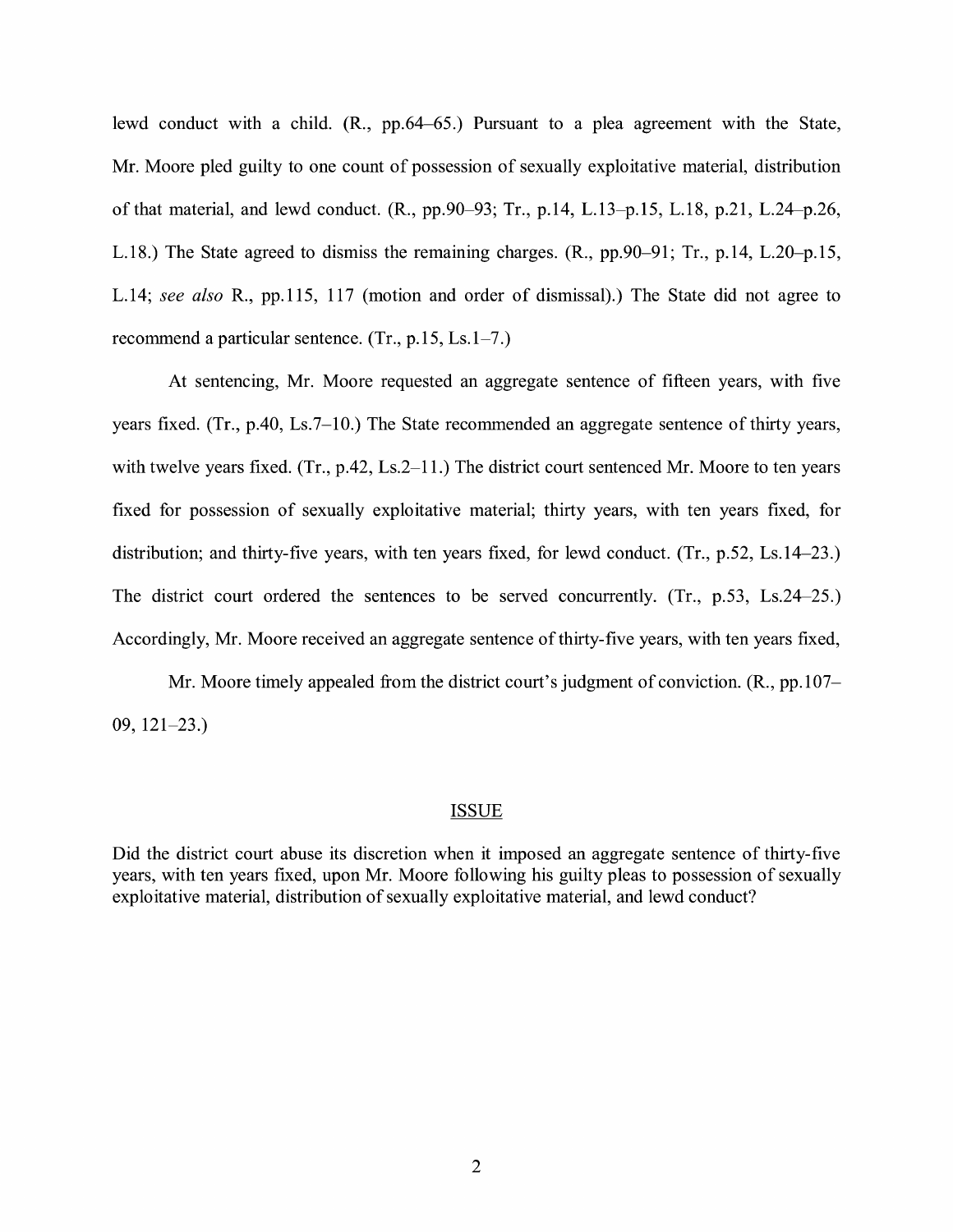#### ARGUMENT

## The District Court Abused Its Discretion When It Imposed An Aggregate Sentence Of Thirty-Five Years, With Ten Years Fixed, Upon Mr. Moore Following His Guilty Pleas To Possession And Distribution Of Sexually Exploitative Material And Lewd Conduct

"It is well-established that ' [ w ]here a sentence is within statutory limits, an appellant has the burden of showing a clear abuse of discretion on the part of the court imposing the sentence."' *State v. Pierce,* 150 Idaho 1, 5 (2010) (quoting *State v. Jackson,* 130 Idaho 293, 294 (1997) (alteration in original)). Here, Mr. Moore's sentences do not exceed the statutory maximum. *See* I.C. §§ 18-1507(2)(a), (3) (ten-year maximum for possession), -1507(2)(d), (4) (thirty-year maximum for distribution), -1508 (maximum of life for lewd conduct). Accordingly, to show that the sentence imposed was unreasonable, Mr. Moore "must show that the sentence, in light of the governing criteria, is excessive under any reasonable view of the facts." *State v. Strand,* 137 Idaho 457, 460 (2002).

"'Reasonableness' of a sentence implies that a term of confinement should be tailored to the purpose for which the sentence is imposed." *State v. Adamcik,* 152 Idaho 445, 483 (2012) (quoting *State v. Stevens,* 146 Idaho 139, 148 (2008)).

In examining the reasonableness of a sentence, the Court conducts an independent review of the entire record available to the trial court at sentencing, focusing on the objectives of criminal punishment: (1) protection of society; (2) deterrence of the individual and the public;  $(3)$  possibility of rehabilitation; and  $(4)$  punishment or retribution for wrongdoing.

*Stevens,* 146 Idaho at 148. "A sentence is reasonable if it appears necessary to accomplish the primary objective of protecting society and to achieve any or all of the related goals of deterrence, rehabilitation, or retribution." *State v. Delling,* 152 Idaho 122, 132 (2011).

Here, Mr. Moore asserts the district court abused its discretion by imposing an excessive sentence under any reasonable view of the facts. Specifically, he contends the district court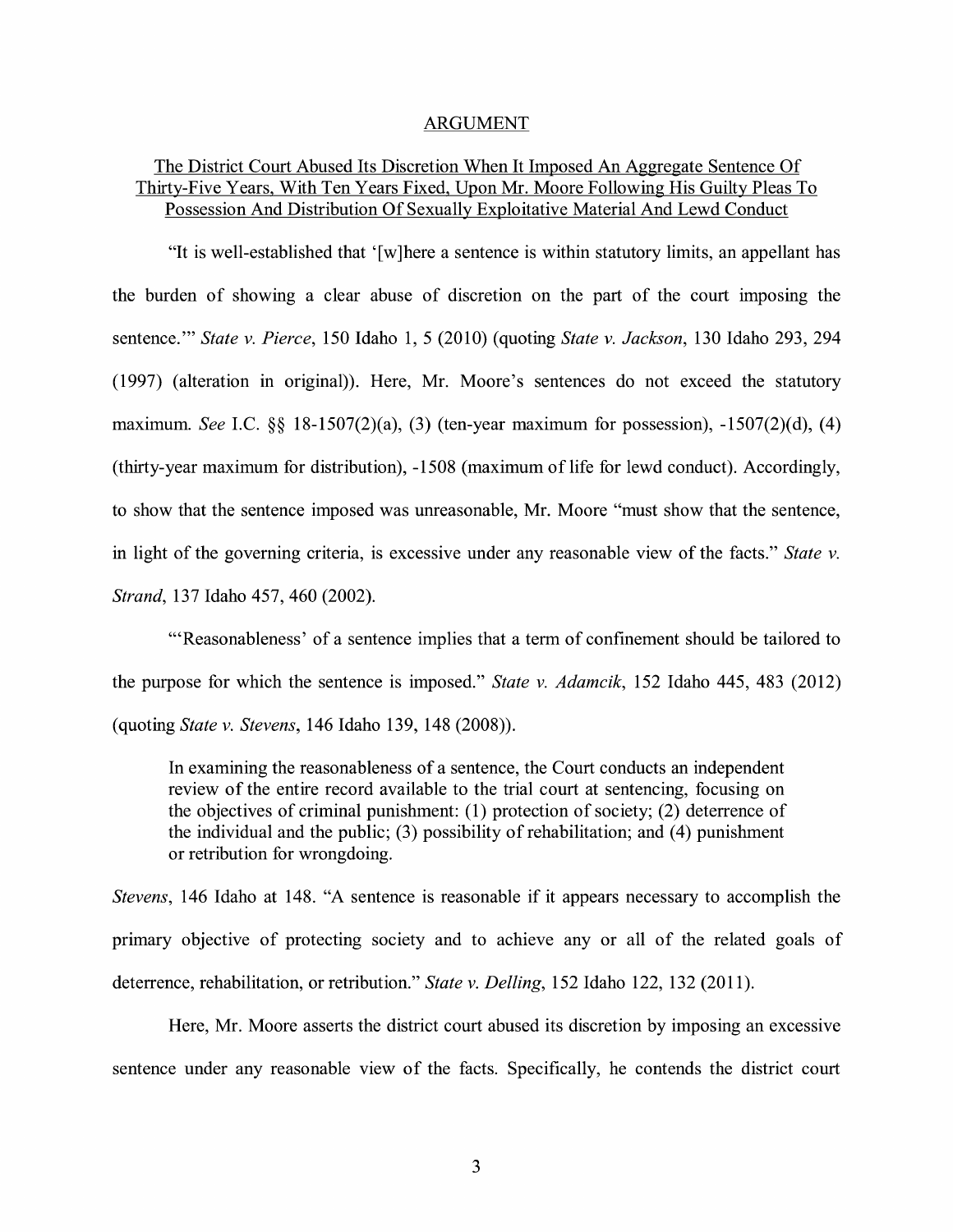should have sentenced him to a lesser term of imprisonment in light of the mitigating factors, including his absence of criminal record, military service, amenability to treatment, and remorse and acceptance of responsibility.

First, the lack of a serious criminal record supports a lesser sentence for Mr. Moore. "The absence of a criminal record is a mitigating factor that courts consider." *State v. Miller,* 151 Idaho 828, 836 (2011 ). "It has long been recognized that '[t ]he first offender should be accorded more lenient treatment than the habitual criminal." *State v. Hoskins,* 131 Idaho 670, 673 (Ct. App. 1998) (alteration in original) (quoting *State v. Nice,* 103 Idaho 89, 91 (1982)). Here, as shown in the PSI, Mr. Moore has no prior arrests or felony convictions. (Presentence Investigation Report ("PSI"),  $\frac{1}{1}$  p.7.) He has one past misdemeanor charge for failure to purchase a driver license, but that charge was dismissed. (PSI, p.7.) Mr. Moore submits the absence of any prior convictions or arrests supports a more lenient sentence.

Second, Mr. Moore's military service supports a lesser sentence. A defendant's prior military service is a recognized mitigating factor. *Nice,* 103 Idaho at 91. In this case, Mr. Moore enlisted in the Navy in 2000, at the age of eighteen, and he was honorably discharged in 2008. (PSI, p.10.) He spent one deployment in a Middle East war zone. (Aug. R., p.6.) He did not have any disciplinary problems in the military. (Aug. R., p.6.)

Third, Mr. Moore was amenable to treatment. *(See* Tr., p.39, L.24-p.40, L.2.) The psychosexual evaluation ("PSE") reported Mr. Moore admitted to the offense, felt guilty about his behavior, and was sorry for the victim. (Aug. R., p.25.) Mr. Moore also reported he wanted help. (Aug. R., pp.3, 25.) Similarly, the PSE opined Mr. Moore's family would provide support to prevent re-offending behavior. (Aug. R., p.23.) His family was present at sentencing, and his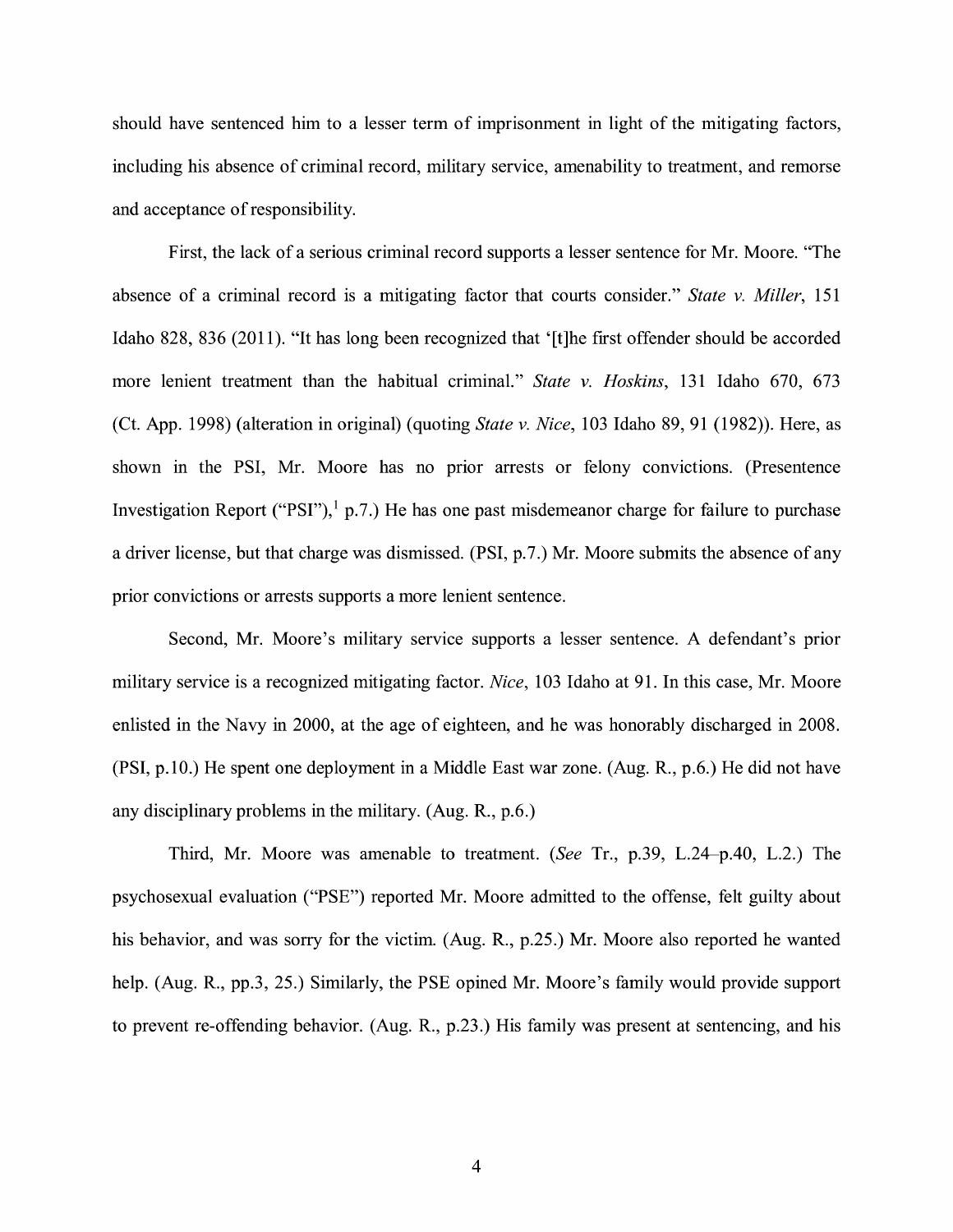sister wrote a letter in support. (Tr., p.45, Ls.8-24; Aug. R., p.28.) Mr. Moore's amenability to treatment stands in favor of mitigation.

Finally, Mr. Moore expressed great remorse for his actions and accepted responsibility for the crimes. Acceptance of responsibility, remorse, and regret are all factors in favor of mitigation. *State v. Shideler,* 103 Idaho 593, 595 (1982). During the presentence interview, Mr. Moore understood that his crimes warranted some term of incarceration. (PSI, p.12.) Similarly, at sentencing, he recognized, "I have made horrendous choices, and now I must atone for those choices by the horrendous consequences." (Tr., p.47, Ls.17-18.) He acknowledged, "I'm sorry" "only goes so far" and "not far enough" based on his actions. (Tr., p.48, Ls.15-18.) He was "truly deeply, terribly sorry" and would do whatever he could to remedy the harm he caused to the victims. (Tr., p.48, L.24-p.49, L.4.) Moreover, the prosecutor highlighted his remorse at sentencing. The prosecutor stated, "In mitigation, this defendant has been very remorseful, and he has been very, very, very forthcoming with the things that he's done, with his interests, and all of those things. I think that speaks well of him." (Tr., p.43, Ls.14-17.) Mr. Moore's acceptance of responsibility, remorse, and regret stand in favor of mitigation.

In summary, Mr. Moore argues the district court failed to exercise reason in weighing the mitigating factors in his case and thus abused its discretion by imposing an excessive sentence. He contends proper consideration of the mitigating circumstances support a more lenient sentence of fifteen years, with five years fixed.

<sup>&</sup>lt;sup>1</sup> Citation to the PSI refer to the thirty-one page electronic document with the confidential exhibits.